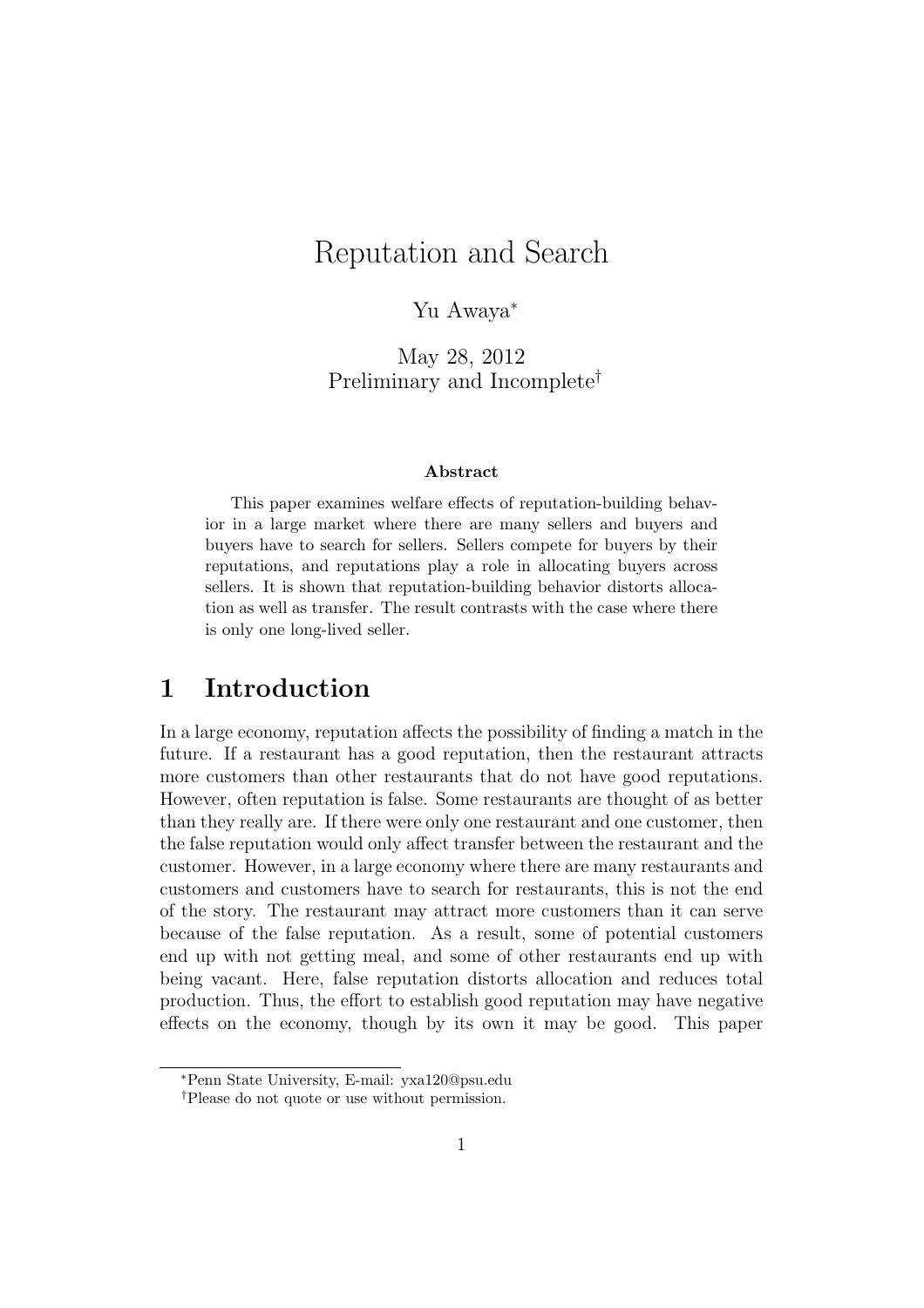investigates welfare consequences of reputation-building behavior in a large society.

Towards this purpose, I propose a competitive search model of reputation where search is directed to reputations. This is a simple two period model. There are continuously distributed sellers and buyers. Buyers are identical. There are two types of sellers: good and normal. Good sellers can produce high quality goods without any cost. Normal sellers also can produce high quality goods with some cost. Normal sellers can produce low quality goods without any cost. Seller's type does not vary across periods.In the first period, sellers decide the quality of goods they produce. In the second period, sellers and buyers meet in a competitive search market. More precisely, first sellers post prices. Buyers observe the prices, and also quality of a good each seller has produced in the first period. Then buyers decide with whom they want to trade. If a seller attracts more buyers (by either having a good history or low price) on average, then it is more easier for the seller to sell her good, and harder for buyers to purchase goods from sellers. After being matched, sellers again decide quality of goods. Since second period is the last period, only good sellers produce high quality goods in equilibrium.

The main result of this paper is that the mimicking behavior may reduce the total output in the second period. This result contrasts with the case of one long-lived seller. In the absence of search friction, reputation of a seller only affects the transfer between the seller and the buyer in the second period. In this case, mimicking behavior is trivially good because it increases production in the first period. However, if reputation has a function to allocate buyers across sellers, then the false reputation of a normal seller distorts matching, as well as transfer. In particular, normal sellers who have produced high quality goods enjoy the same probability of being purchased as good sellers. As a result, the more normal sellers produce high quality goods in the first period, the more frequent the "bad" trades happen in the second period. However, it is also shown that even if this negative effect is taken into account, in equilibrium the mimicking behavior is too less than efficient level if discount factor is less than one.

The model also predicts that producing a high quality goods results in a higher probability of being matched in the future. The prediction is consistent to some empirical findings that past behavior affects the possibility of finding a match in the future. There is evidence that past criminals suffer from longer unemployment spells (see Waldfogel [22] and Imai and Krishna [11]). The same phenomenon is also exhibited in eBay (see Resnick and Zeckhauser [17]).

To my best knowledge, this paper is the first attempt to apply competitive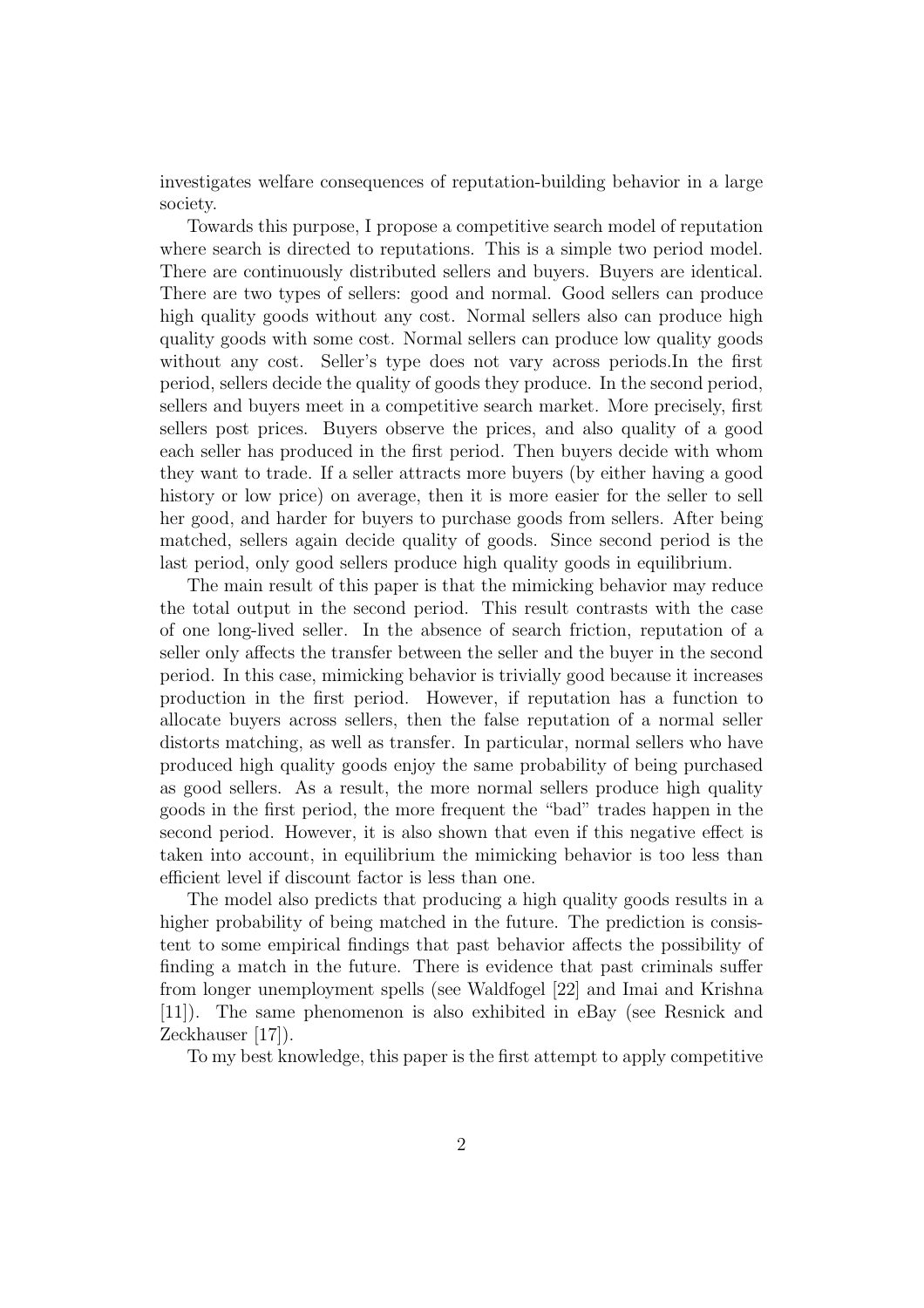search model to analyze reputation-building behavior<sup>1</sup>. Competitive search models provide a natural modeling tool to model reputation in a large society. By making use of competitive search, this models capture the ideas that buyers observe reputations of sellers and decide with whom they want to purchase, sellers compete for buyers by publicly observable reputation, and reputation plays a role in allocating buyers across sellers.

This paper relates to two strands of literature. The first strand of literature is on reputation. For a general survey, see Mailath and Samuelson [14]. Ely and Välimäki [8] and Ely, Fudenberg and Levine [7] study negative effects of reputational concern on the long-lived agent. However, they deal with the case where there is one long-lived player and the allocational role of reputation is not considered. Reputation in a large society is examined by papers including Tirole [21], Ahn and Suominen [2], Dixit [6] and Bandyopadhyay  $[3]^2$ . These papers assume the matching process is random. On the other hand, I assume the matching process is directed. This assumption allows me to capture competition among sellers. Hörner  $[10]$  and Rob and Sekiguchi [18] study competition and reputation. [18] deals with a case where there are two sellers who compete for continuously distributed buyers, and there is no search friction. [10] deals with the case where both sellers and buyers are continuously distributed. However, [10] does not consider the allocational role of reputation and hence does not sheds light on the negative effect of reputation-building behavior<sup>3</sup>.

The second is competitive search literature. Among them, Delacroix and Shi [5], Menzio [15], Kennes and Schiff [12] and Kim and Kircher [13] are closely related because individuals who offer prices (labeled as "sellers" in [5, 12] and this paper while as "firms" in [15, 13]) have private information. However, none of them considers the possibility that buyers direct their search to past behavior of sellers.

## **2 The Model**

Time is two period. There are two types of individuals: sellers and buyers. Measure of sellers is normalized to be one. Measure of buyers is one in the

<sup>&</sup>lt;sup>1</sup>About competitive search models, see Moen [16] and Acemoglu and Shimer [1]. Kennes and Schiff [12] study reputation in competitive search markets, but in a different context. In particular, the quality of goods is not a decision of sellers.

 ${}^{2}$ See also Takahashi [20].

<sup>3</sup>There are some other differences in models. This paper focuses on mimicking behavior in which normal (strategic) types try to mimic good types, while [10] focuses separating behavior in which strategic types try to separate themselves from bad types. Also, [10] assumes one-to-many matching and his results depends on this assumption in a crucial way. On the other hand, I assume matching is one-to-one.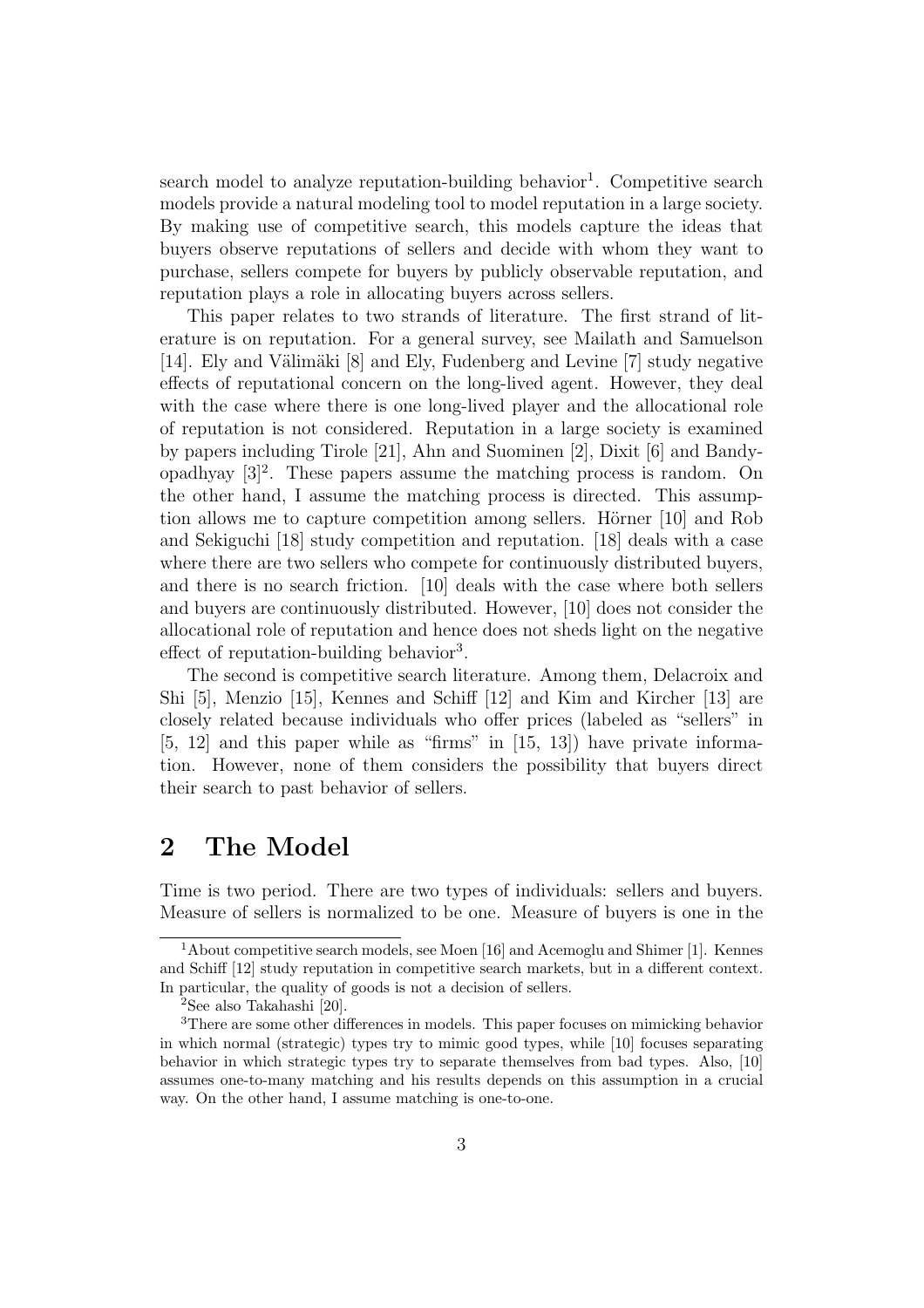first period. In the second period, there are infinite measure of potential buyers who can enter the market freely by paying a fixed cost *k*.

Buyers are identical and short-lived. Sellers are long-lived. Sellers are either one of these two types: good or normal. Among measure one of sellers,  $\alpha_q$  of sellers are good and  $\alpha_n = 1 - \alpha_q$  of sellers are normal. Types does not vary across periods. Sellers sell either high or low quality goods. Good sellers can produce high quality goods without cost. Normal sellers can produce either high or low quality goods. They can produce low quality goods without cost and high quality goods with cost *c*. The utilities to consume high and low quality goods are denoted by  $v_h$  and  $v_\ell$  respectively. I put the following assumption which says to produce high quality goods by themselves are always better in terms of social welfare.

$$
c < v_h - v_\ell. \tag{1}
$$

The quality of good is observable, but not verifiable.

In the first period, all sellers match with buyers. Sellers choose quality of goods knowing their own types. Sellers sell the goods with price  $p_1$ . Since the quality is not verifiable,  $p_1$  cannot be contingent on quality of goods.

In the beginning of second period, quality of goods each seller has produced are publicly observed. Denote  $\theta \in \{H, L\}$  be the quality of goods that a seller has produced in the first period. Each buyer infers sellers' type by the information on histories. Notice, if a seller has produced a low quality good, then it reveals that the seller is normal type. Each seller posts and commits to the price she want to sell her good. Again, the price cannot be contingent on the quality.

Buyers search for sellers, observing the pair of history and price. The search process is modeled as a standard competitive search introduced by Moen [16] and Acemoglu and Shimer [1], except that now search is directed to histories of sellers as well as prices. Sellers post and commit to the price that the seller want to sell her goods. Here, sellers cannot commit to the quality of goods, but can commit to the price<sup>4</sup>. Suppose there are "submarkets" which consist of sellers who have the same history  $q \in \{H, L\}$  and posted the same price  $p \in [0, \infty)$ . Buyers observe the distribution of sellers over submarkets. Then they decide to which submarket to enter. Buyers can enter at most one submarket.

Denote the ratio of buyers to sellers by  $\lambda \in [0, \infty]$ , and refer it as queuelength. This ratio varies in general with submarkets, and is determined in equilibrium. If a seller faces a ratio of  $\lambda$ , then she meets (and trades with) a

<sup>4</sup>This assumption is reasonable. Restaurants post and commit the price, but the prices typically do not vary according to whether customers like the meal or no.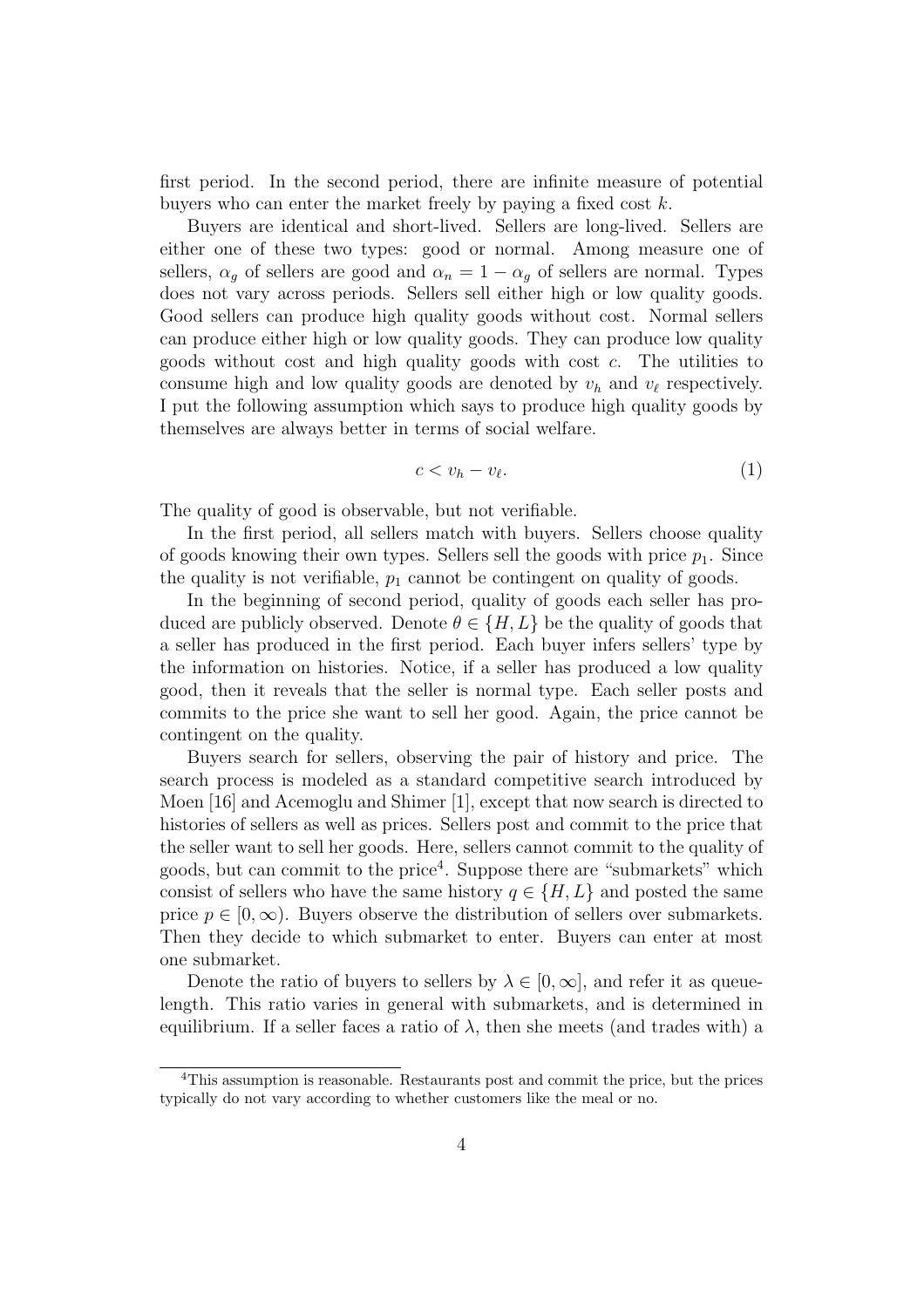buyer with probability  $\mu(\lambda)$ . Analogously, if a buyer faces  $\lambda$ , then he meets a seller with probability  $\eta(\lambda)$ . We put the following assumptions on  $\mu$  and  $\eta$ .

**Assumption 1.** *µ and η are twice continuously differentiable with respect to λ. µ ′ >* 0*, µ ′′ <* 0*, η ′ <* 0*, η ′′ >* 0*,* lim *λ→*0  $\eta(\lambda) = 1$ , lim *λ→∞*  $\eta(\lambda) = 0$  *and* 

$$
\eta(\lambda) = \frac{\mu(\lambda)}{\lambda}.\tag{2}
$$

The assumption that  $\mu$  is increasing in  $\lambda$  captures the idea that relatively more buyers make it easier for sellers to sell their goods. (2) is a condition on consistency that requires the measure of sellers who find their buyers must coincide with the measure of buyers who find their sellers. Notice, left hand side is the measure of sellers who find their buyer and right hand side is the measure of buyers who find their sellers. Notice, matching technologies are the same for every submarket.

## **3 The Second Period**

This section considers about second period. In this section, first, I define and derive the equilibrium. Then I show the equilibrium is constraint efficient. Finally, I show that reputation-building behavior has a negative impact on the market.

### **3.1 Equilibrium**

#### **3.1.1 Definition**

Following the literature of competitive search (see, for example, Burdett, Shi and Wright [4] and Galenianos and Kircher [9]), I focus on a symmetric equilibrium where actions of sellers only depend on her type and history, and do not depend on the character of each seller.

In equilibrium, good sellers produce high quality goods and normal sellers produce low quality goods in the second period. This is trivial and hence this condition is omitted from the definition of equilibrium.

Let  $x \in [0,1]$  be the portion of normal sellers who have produced high quality goods in the first period. In this section, *x* is treated as given. In the next section,  $x$  is derived as a part of equilibrium. Let  $m_H$  be the measure of sellers who have produce high quality goods in the first period. Clearly,

$$
m_H(x) = \alpha_g + \alpha_n x. \tag{3}
$$

Let  $m_L(x) = 1 - m_H(x)$ . Notice that individuals observe  $m_H(x)$  and be able to infer *x*. This differs from the case where the game is played by one player.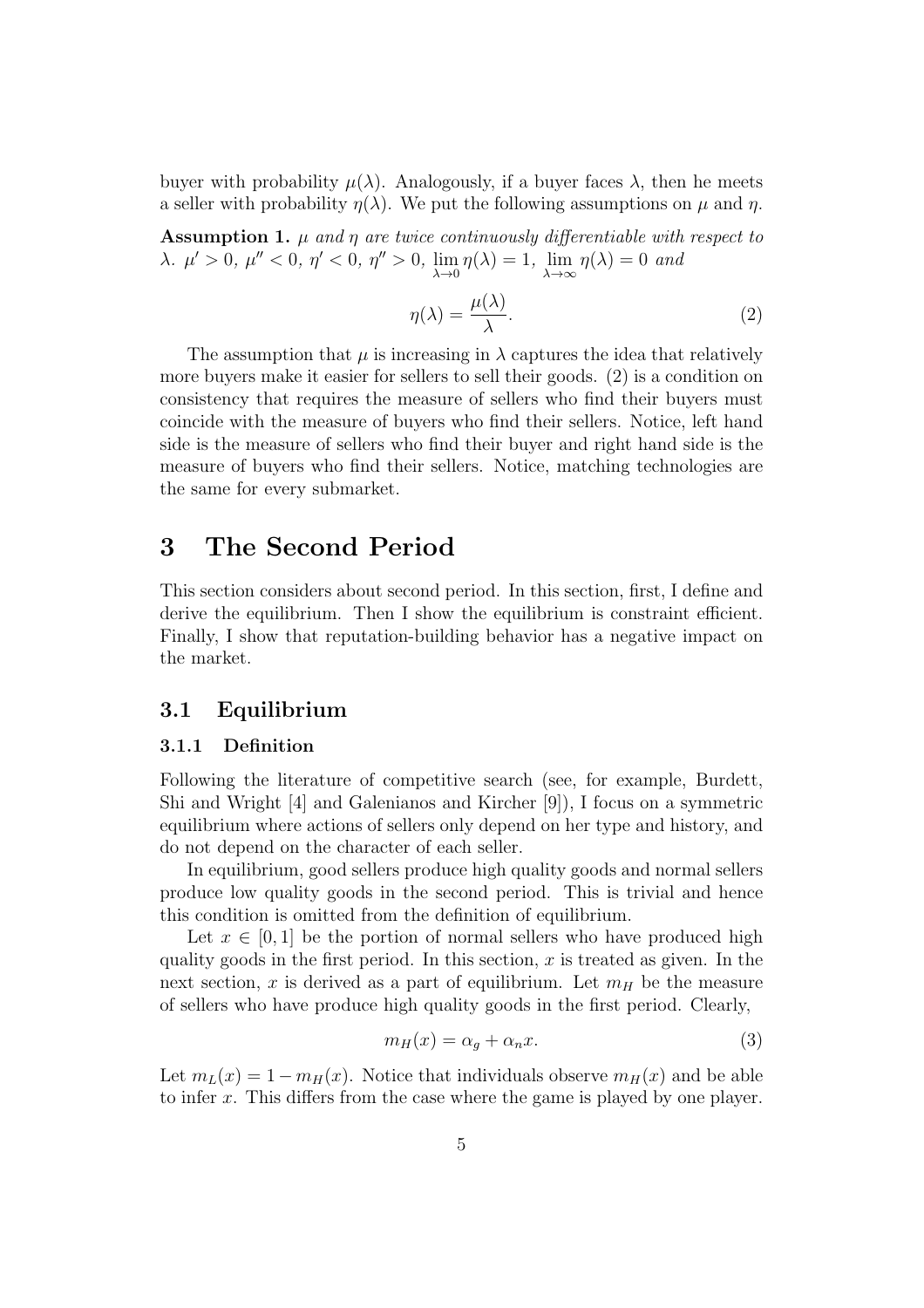Individuals form beliefs on the types of sellers, observing histories and prices. For a given *x*, denote by  $b_q(q, p; x)$  the posteriors that a seller in submarket  $q \times p \in \{H, L\} \times [0, \infty)$  is good. The beliefs are defined for all prices, not only prices that are posted in equilibrium.

Denote by  $V(q, p; x)$  the expected value of a match in submarket  $q \times p$ . Then, we have

$$
V(q, p; x) = b_g(q, p; x)v_h + (1 - b_g(q, p; x))v_{\ell}.
$$
\n(4)

Let the function  $\Lambda : \{H, L\} \times [0, \infty) \times [0, 1] \to [0, \infty]$  denote the queue length associated with submarket  $q \times p$  for a given *x*. The expected payoff of sellers is given by

$$
\mu(\Lambda(q,p;x))p.\tag{5}
$$

Given the posterior  $(b_g, b_n)$ , the expected payoff of buyers is given as

$$
\eta(\Lambda(q,p;x))[V(q,p;x)-p].\tag{6}
$$

Notice, given that beliefs are defined for all prices,  $V, \pi$  and  $u$  are also defined for all prices, not only prices that are posted on equilibrium.

**Definition 1.** For any  $x \in [0,1]$ , an equilibrium in the second stage *is measures*  $P_H$  *and*  $P_L$  *on*  $[0, \infty)$ *,*  $\Lambda : \{H, L\} \times [0, \infty) \times [0, 1] \rightarrow [0, \infty]$  *and*  $b_g: \{H, L\} \times [0, \infty) \times [0, 1] \rightarrow [0, 1]$  *with the following properties.* 

*1. Seller Optimality: If*  $p_q^* \in \text{supp} P_q$ *, then for all*  $p \in [0, \infty)$ *,* 

$$
\mu(\Lambda(q, p^*; x))p^* \ge \mu(\Lambda(q, p; x))p \tag{7}
$$

*for*  $q \in \{H, L\}$ *.* 

*2. Buyer Optimality and Free Entry: For all*  $q \times p \in \{H, L\} \times [0, \infty)$ ,

$$
\eta(\Lambda(q,p;x))[V(q,p;x)-p] \le k. \tag{8}
$$

*with equality if*  $\Lambda(a, p; x) > 0$ *.* 

*3. Consistent Beliefs: For all p,*

$$
b_g(L, p; x) = 0.
$$
\n<sup>(9)</sup>

*Also,*

$$
\int_0^\infty b_g(H, p; x) dP_H(p) = \alpha_g. \tag{10}
$$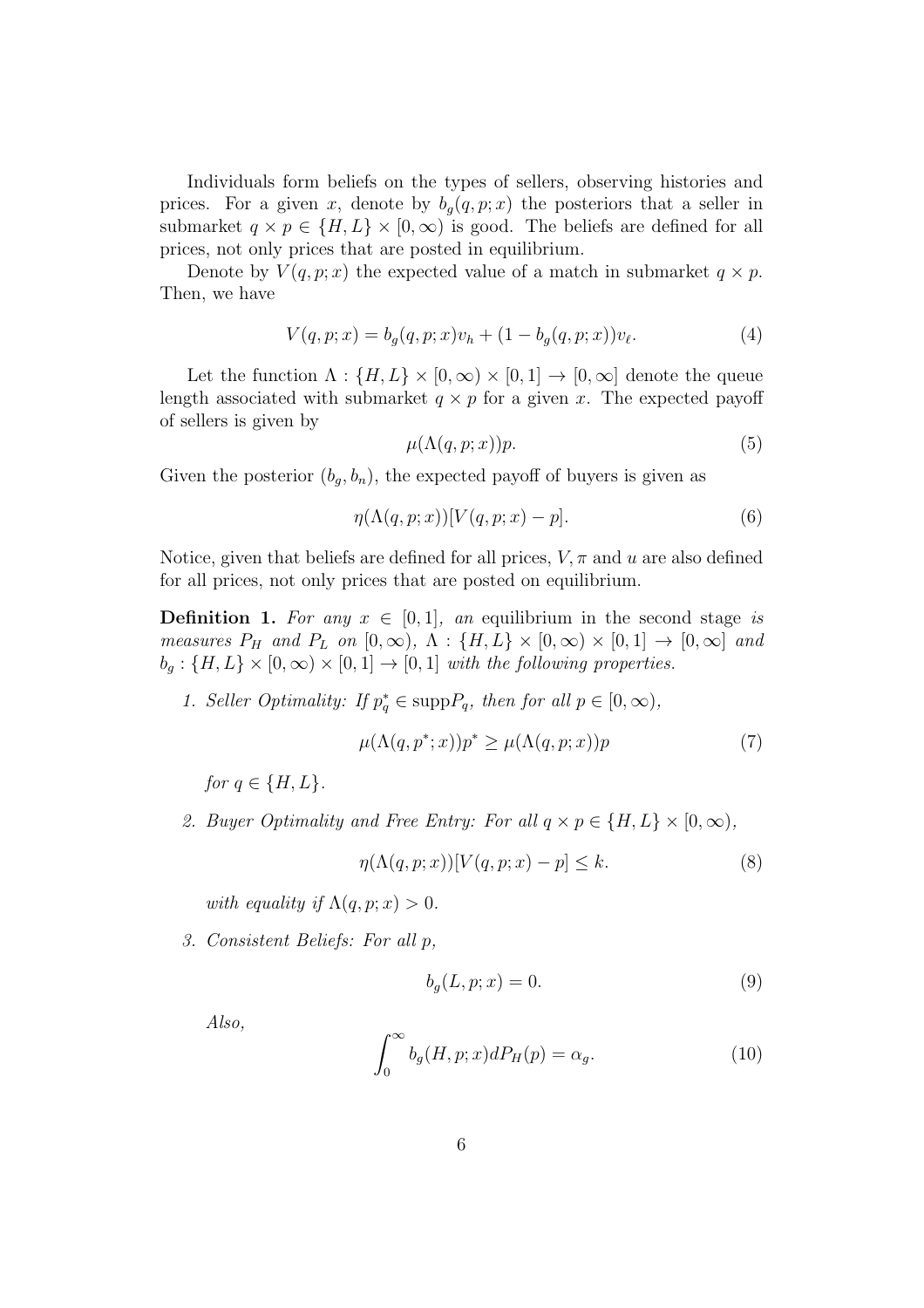*4. Market Clearing:*

$$
\int_0^\infty dP_H(p) = m_H(x),\tag{11}
$$

$$
\int_0^\infty dP_L(p) = 1 - m_H(x). \tag{12}
$$

Here,  $P_q$  is the distribution of posted prices. Seller optimality implies that if a price  $p_q^*$  is posted, then the price has to maximize payoff of the seller. Buyer optimality implies that if a buyer visits to a submarket, then the expected payoff for the buyer must be equal to the entry cost. Notice that  $u > k$  cannot be the case in equilibrium. This is because if this were the case, then the submarket would attract more buyers and reduce the expected payoff of the submarket. The condition holds defined for every  $q \times p \in \{H, L\} \times [0, \infty)$ , not only on the support of  $P_q$ . This requirement is in the spirit of subgame perfection. Sellers expect a queue length  $\Lambda(q, p; x)$ larger than zero only if there is a buyer who is willing to trade with him. Moreover, the seller expects the highest queue length for which she can find such a buyer. This means that she expects buyers to queue up for her good until it is no longer profitable for them to do so.

The third conditions impose some restrictions into beliefs. If a seller has produced a low quality good in the first period, then it is commonly known that the seller is normal type. Also, there are  $\alpha_q$  of good sellers, and they have produced high quality goods in the first period. Beliefs must be consistent with them.

Hereafter, I focus on a *pooling* equilibrium that beliefs only depend on the history of sellers, and do not depend prices<sup>5</sup>. This property requires that defection is observed, then people believe it purely from mistakes that do not depend on types.

**Definition 2.** *A* pooling equilibrium with no signaling price *is an equilibrium where beliefs*  $b_g(q, p; x)$  *satisfies for any*  $p^i, p^j \in [0, \infty)$ *,* 

$$
b_g(q, p^i; x) = b_g(q, p^j; x) \tag{13}
$$

*for any*  $q \in \{H, L\}$  *and*  $x \in [0, 1]$ *.* 

Notice, any equilibrium satisfies the above property for  $q = L$ . No signaling price property implies

$$
b_g(H, p; x) = \frac{\alpha_g}{\alpha_g + \alpha_n x}, \quad \forall p \in [0, \infty).
$$
 (14)

<sup>5</sup>Delacroix and Shi [5] study the case where sellers communicate with buyers through prices.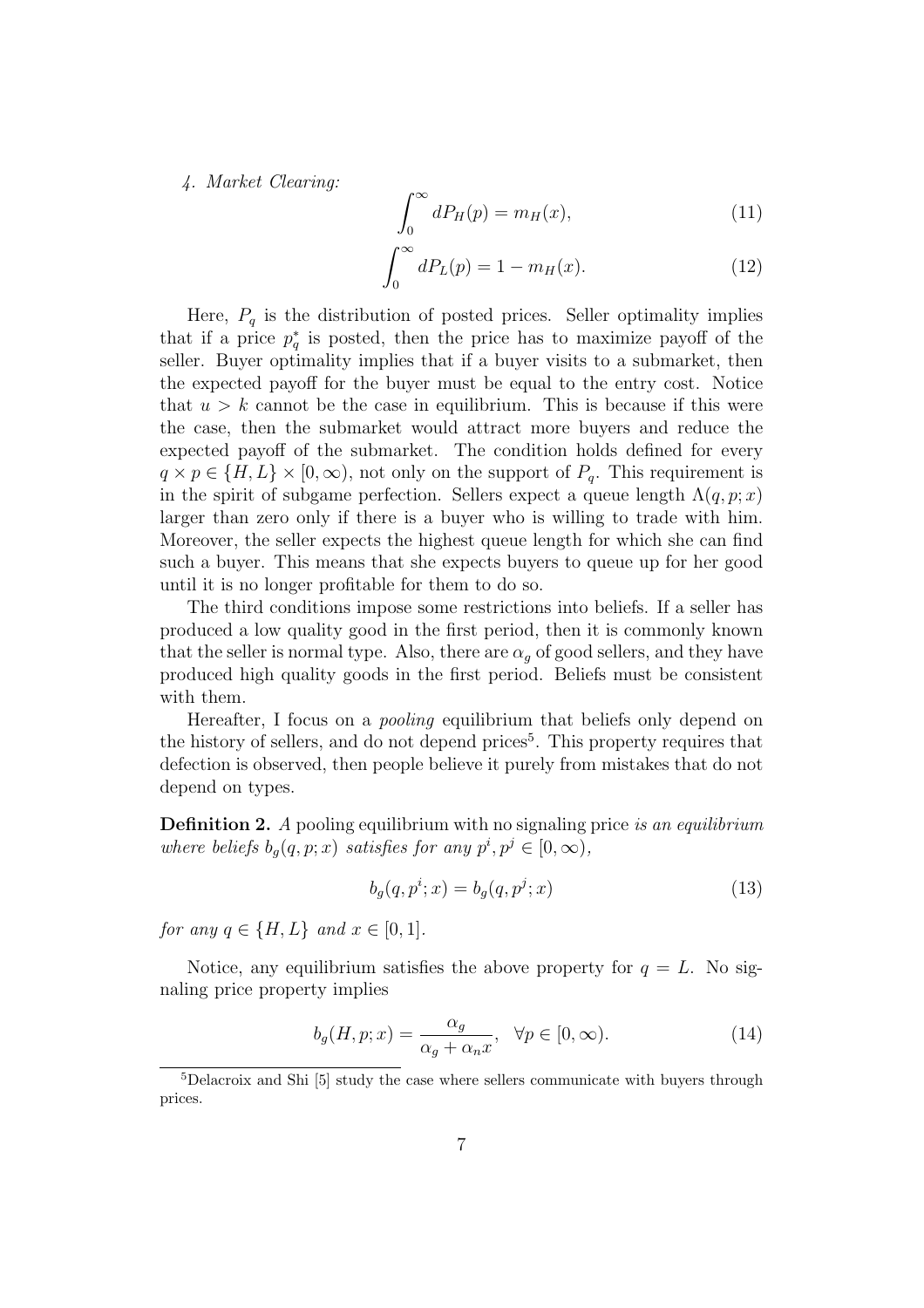This is immediate from (13), (11) and (10). To abuse notation, hereafter the argument of price is omitted. This implies that

$$
V(H;x) = \frac{\alpha_g}{\alpha_g + \alpha_n x} v_h + \frac{\alpha_n x}{\alpha_g + \alpha_n x} v_\ell,
$$
\n(15)

$$
V(L;x) = v_{\ell}.\tag{16}
$$

It will be shown that the belief supports constraint efficient allocation as an equilibrium.

#### **3.1.2 Existence**

Sellers' objective is to maximize her expected payoff

$$
\mu(\Lambda(q,p;x))p.
$$

Given buyers' beliefs, (8) pins down queue length  $\Lambda$  as a function of price  $p \in [0, \infty)$ . Therefore, sellers' problem is written as

$$
\max_{\lambda \in [0,\infty]} \mu(\lambda)V(q;x) - k\lambda \tag{17}
$$

where  $V(q; x)$  is given by (15) and (16).

The first order condition gives

$$
\mu'(\lambda)V(q;x) = k.\tag{18}
$$

Since  $\mu'' < 0$ , the second order is trivially satisfied. The solution exists and is unique. This implies that every seller within the same history chooses the same queue length and hence the same price. Moreover, the posted prices do not depend on types. Thus no signaling price property is satisfied.

As a summary, we have the following proposition.

**Proposition 1.** *There exists a unique pooling equilibrium with no signaling price. The queue length function solves*

$$
\mu'(\lambda)V(q;x) = k
$$

*where*

$$
V(H; x) = \frac{\alpha_g}{\alpha_g + \alpha_n x} v_h + \frac{\alpha_n x}{\alpha_g + \alpha_n x} v_\ell,
$$
  

$$
V(L; x) = v_\ell.
$$

Denote  $\pi(q; x)$  the expected payoff of a seller who has produced a good with quality  $q \in \{H, L\}$ . Notice the payoff does not depend on types.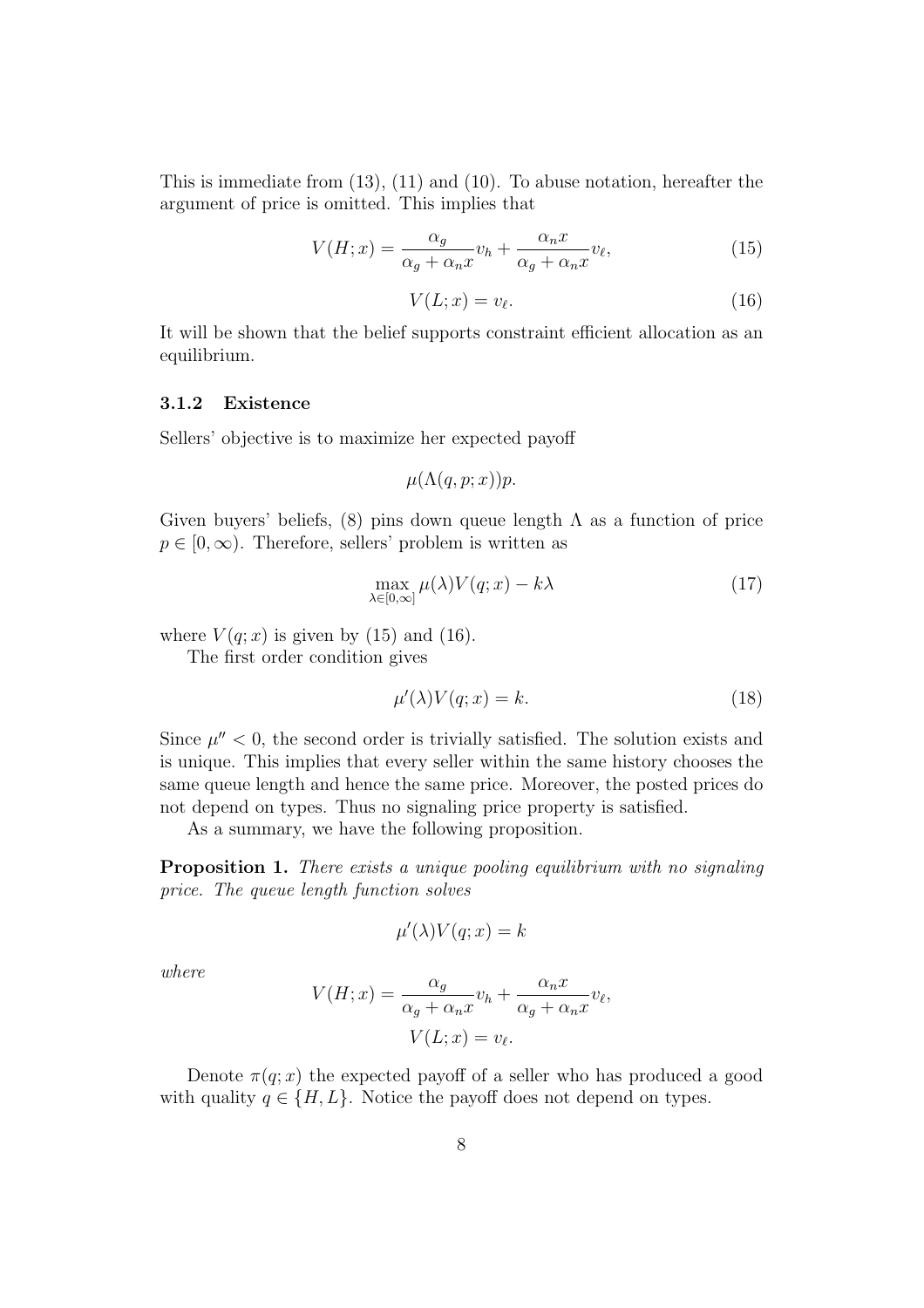### **3.2 Efficiency**

The main result in this section is that the equilibrium is constraint efficient for any given  $x \in [0, 1]$ .

**Proposition 2.** *The equilibrium is constraint efficient for any given x.*

Here, the constraints include that planner can *not* force normal type sellers to produce high quality goods<sup>6</sup>. Planner also faces constraints that individuals face, *i.e.* informational friction and search friction. Especially, the planner cannot observe type of sellers and only utilize histories of first period. These constraints imply that planner can choose the queue length  $\lambda_H$ and  $\lambda_L$  separately, depending on history of sellers. The objective of planner is to maximize total output

$$
W_2(\lambda_H, \lambda_L; x) \equiv m_H(x) [\mu(\lambda_H) V(H; x) - k \lambda_H] +
$$
  

$$
m_L(x) [\mu(\lambda_L) V(L; x) - k \lambda_L].
$$
 (19)

Then, the proposition is shown as follows.

#### **Proof.**

$$
\frac{dW_2}{d\lambda_q} = m_q(x)[\mu'(\lambda_H)V(H;x) - k].\tag{20}
$$

 $\Box$ 

*for*  $q \in \{H, L\}$ *.* 

The result is common in the competitive search literature. Notice, this claim is for fixed *x*.

## **3.3 Welfare Impacts on the Reputation Building Behavior**

Here how the reputation-building behavior affects total output in the second period. Denote the total production in the second production in equilibrium by

$$
\overline{W}_2(x) \equiv \max_{\lambda_H, \lambda_L \in [0, \infty]} W_2(\lambda_H, \lambda_L; x). \tag{21}
$$

Then, the proposition is given as follows.

**Proposition 3.**  $\overline{W}_2(x)$  *is decreasing in x* 

<sup>&</sup>lt;sup>6</sup>Hence, the notion of constraint is stronger than usual sense where planner faces only constraints that individuals face.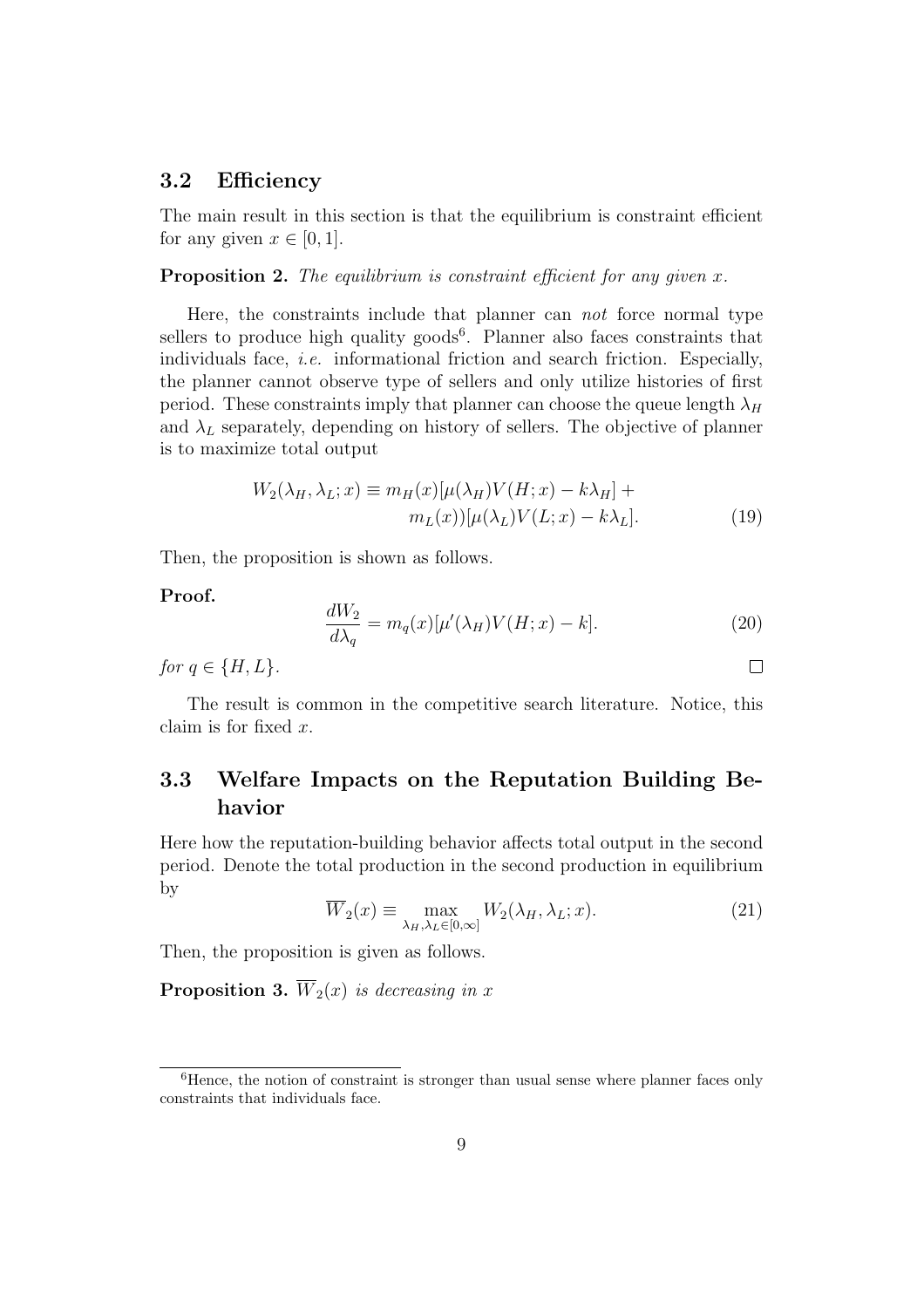**Proof.** First, notice that  $\overline{W}_2(x)$  is expressed as

$$
\overline{W}_2(x) = m_H(x)\pi(H; x) + m_L(x)\pi(L). \tag{22}
$$

*Then,*

$$
\overline{W}'_2(x) = \alpha_n(\pi(H; x) - \pi(L; x)) + m_H(x) \frac{d\pi(q; x)}{dx}.
$$
 (23)

*By envelop condition,*

$$
\frac{d\pi(q;x)}{dx} = \mu(\Lambda(H;x))V'_H(x). \tag{24}
$$

*From (15),*

$$
V'_{H}(x) = -\frac{\alpha_{g}\alpha_{n}}{m_{H}(x)^{2}}(v_{h} - v_{\ell}).
$$
\n(25)

*By substituting (24) and (25) into (26) and doing some algebra, we get*

$$
\overline{W}'_2(x) = \alpha_n \left[ \mu(\Lambda(H; x)) v_\ell - \mu(\Lambda(L)) v_\ell - k(\Lambda(H; x)) - \Lambda(L) \right]. \tag{26}
$$

*The claim is shown once it is shown that for any*  $\lambda > \Lambda(L)$ *,* 

$$
\Delta(\lambda) \equiv \mu(\lambda)v_{\ell} - \mu(\Lambda(L))v_{\ell} - k(\lambda - \Lambda(L)) < 0. \tag{27}
$$

*Now, since*  $\mu'(\lambda)$  *is decreasing in*  $\lambda$ *,* 

$$
\Delta'(\lambda) = \mu'(\lambda)v_{\ell} - k < \mu'(\Lambda(L))v_{\ell} - k = 0. \tag{28}
$$

 $\Box$ 

*Combining this with*

$$
\Delta(\Lambda(L)) = \mu(\Lambda(L))v_{\ell} - \mu(\Lambda(L))v_{\ell} - k(\Lambda(L) - \Lambda(L)) = 0, \qquad (29)
$$

*we get the claim.*

This proposition is a direct consequence of competitive search market where reputation has a function to allocate buyers across sellers. The intuition behind the proposition is as follows. The higher *x* implies that the submarket with good history is consisted by more of normal sellers. Buyers as well as planner cannot distinguish types, so they have to assign the same probability of matching to a good and normal sellers. However, since normal sellers produce low quality goods in the second period, planner wants to decrease the matching probability of normal seller. This result is in contrast to the many of literature on reputation where reputation in the second period only affects transfer.

Notice, the proposition compares among different *x* unlike the first proposition. One implication of this proposition is that a planner who can choose *x* faces a non-trivial dynamic consistency problem. In the first period, high *x* is good because there are more of high quality goods. However, this hurts total production in the second period.

Finally, we have the following lemma.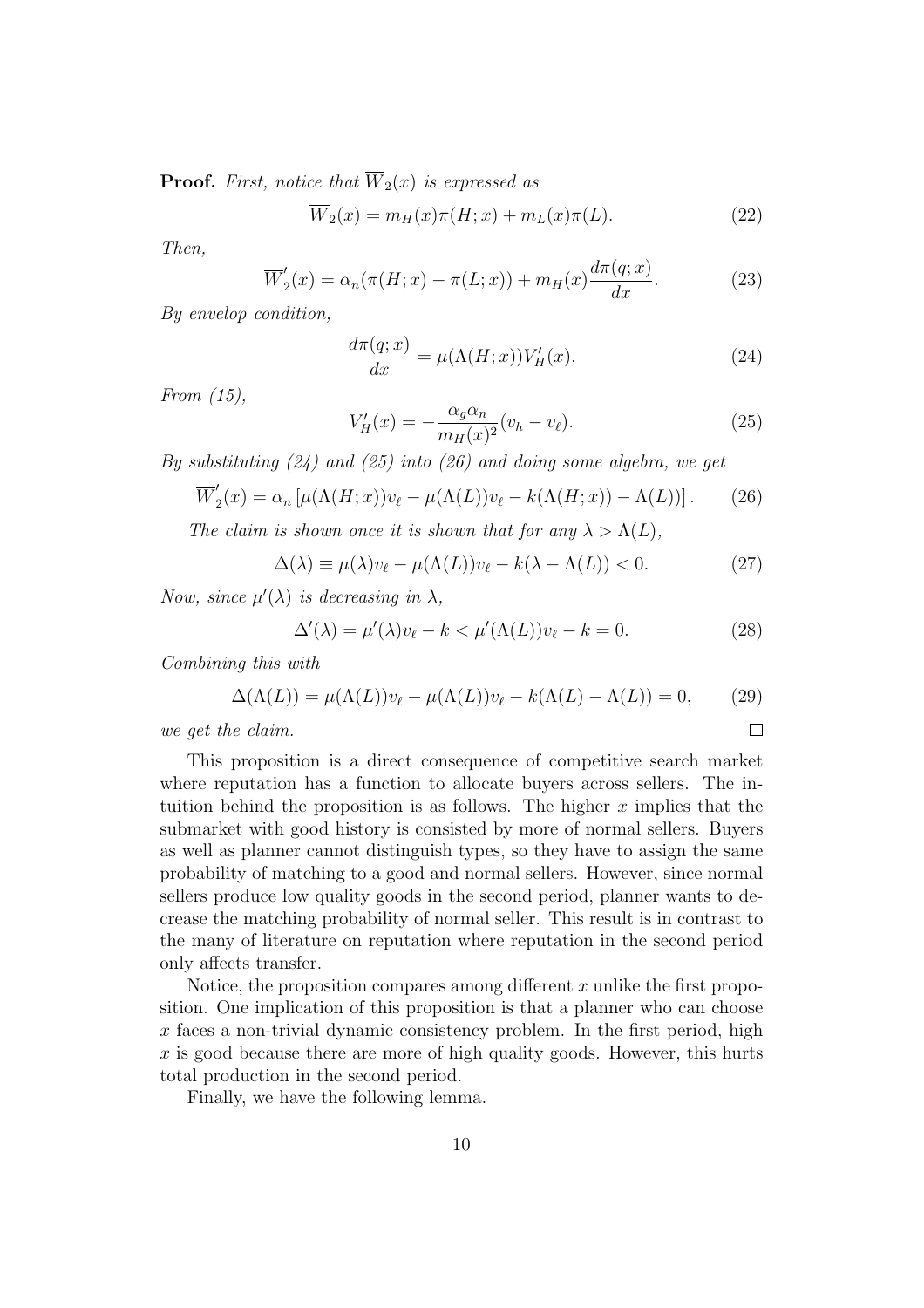**Lemma 1.**  $\overline{W}_2(x)$  *is a convex function,* i.e.

$$
\overline{W}_2''(x) > 0. \tag{30}
$$

 $\Box$ 

**Proof.**

$$
\overline{W}''_2(x) = \alpha_n[\mu'(\Lambda(H;x))\Lambda'(H;x)v_\ell - k\Lambda'(H;x)]
$$
\n
$$
= \alpha_n \left[ \mu'(\Lambda(H;x))V_H(x)\frac{v_\ell}{V_H(x)} - k \right] \Lambda'(H;x)
$$
\n
$$
= \alpha_n k \left[ \frac{v_\ell}{V_H(x)} - 1 \right] \Lambda'(H;x)
$$
\n
$$
> 0
$$
\n(31)

 $as \Lambda'(H; x) < 0.$ 

## **4 The First Period**

The above section defines and characterizes equilibrium in the second period. Now we have to define equilibrium in the first period. In the first period, only normal sellers make a nontrivial decision.

### **4.1 Equilibrium**

Each normal seller chooses quality of goods, given the expected payoff in the second stage and others' strategy *x*. Let  $\pi^*(q; x)$  be the equilibrium payoff of a seller in the second period if the seller has produced a good with quality  $q \in \{H, L\}$  and other normal sellers choose strategy *x*. If a normal seller produces a high quality good, then she gets  $p_1 - c + \pi^*(H; x)$  and a low quality  $p_1 + \pi^*(L; x)$ . Hence, the expected payoff to a normal seller *i* who chooses strategy  $x^i$  is

$$
x^{i}(p_1 - c + \pi^*(H; x)) + (1 - x^{i})(p_1 + \pi^*(L; x)), \qquad (32)
$$

given that other sellers choose *x*.

**Definition 3.** *An equilibrium consists of x ∗ that satisfies*

$$
x^* \in \arg\max_{x^i \in [0,1]} x^i (p_1 - c + \pi^* (H; x^*)) + (1 - x^i)(p_1 + \pi^* (L; x^*)),\tag{33}
$$

*i.e. x ∗ is a best response to x ∗ itself.*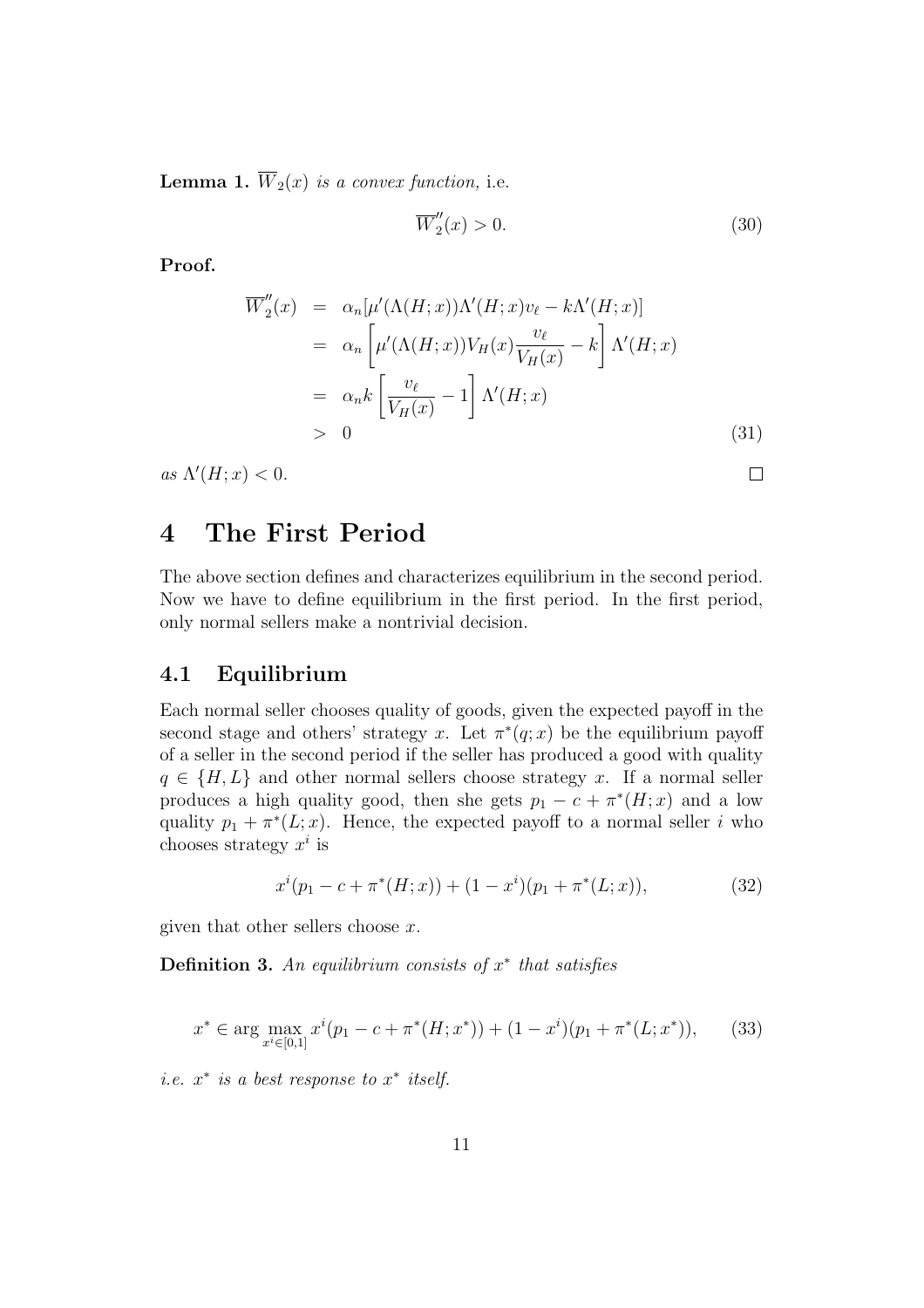In the first period, only normal sellers make non-trivial decision. For *x* to be positive, normal sellers must be indifferent between to produce a high or low quality good. If a seller produces a high quality good, then she gets  $\pi_H(x)$  in the second period. If she produces a low quality good, then she gets  $\pi_L$  in the second period.

Hence, for some sellers to produce high quality goods, *i.e.*  $x > 0$ , it must be the case that

$$
c \ge \pi_H(x) - \pi_L. \tag{34}
$$

 $\pi$ <sup>H</sup> $(x)$  is decreasing in *x*, so there is at most one intersection.

### **4.2 Planner's Problem**

Here, planner's problem is considered. The objective of the planner is to maximize total production  $W(x)$ , where

$$
W(x) \equiv \alpha_g v_h + \alpha_n [x(v_h - c) + (1 - x)v_\ell] + \overline{W}_2(x). \tag{35}
$$

**Proposition 4.** *Planner chooses either*  $x = 0$  *or*  $x = 1$ *.* 

**Proof.** *Follows from*

$$
W''(x) = \overline{W}_2''(x) > 0. \tag{36}
$$

 $\Box$ 

**5 Conclusion**

# **References**

- [1] Acemoglu, D., and Shimer, R (1999): "Efficient Unemployment Insurance," *Journal of Political Economy,* 107, 893-928.
- [2] Ahn, I., and Suominen, M., (2001): "Word-of-Mouth Communication and Community Enforcement," *International Economic Review,* 42, 399-415.
- [3] Bandyopadhyay, S., (2011): "Market Thickness, Prices and Honesty: A Quality Demand Trap", mimeo.
- [4] Burdett, K., Shi, S. and Wright, R. (2001): "Pricing and Matching With Frictions," *Journal of Political Economy* 109, 1160-1085.
- [5] Delacroix, A., and Shi, S., (2007): "Pricing and Signaling With Frictions," mimeo.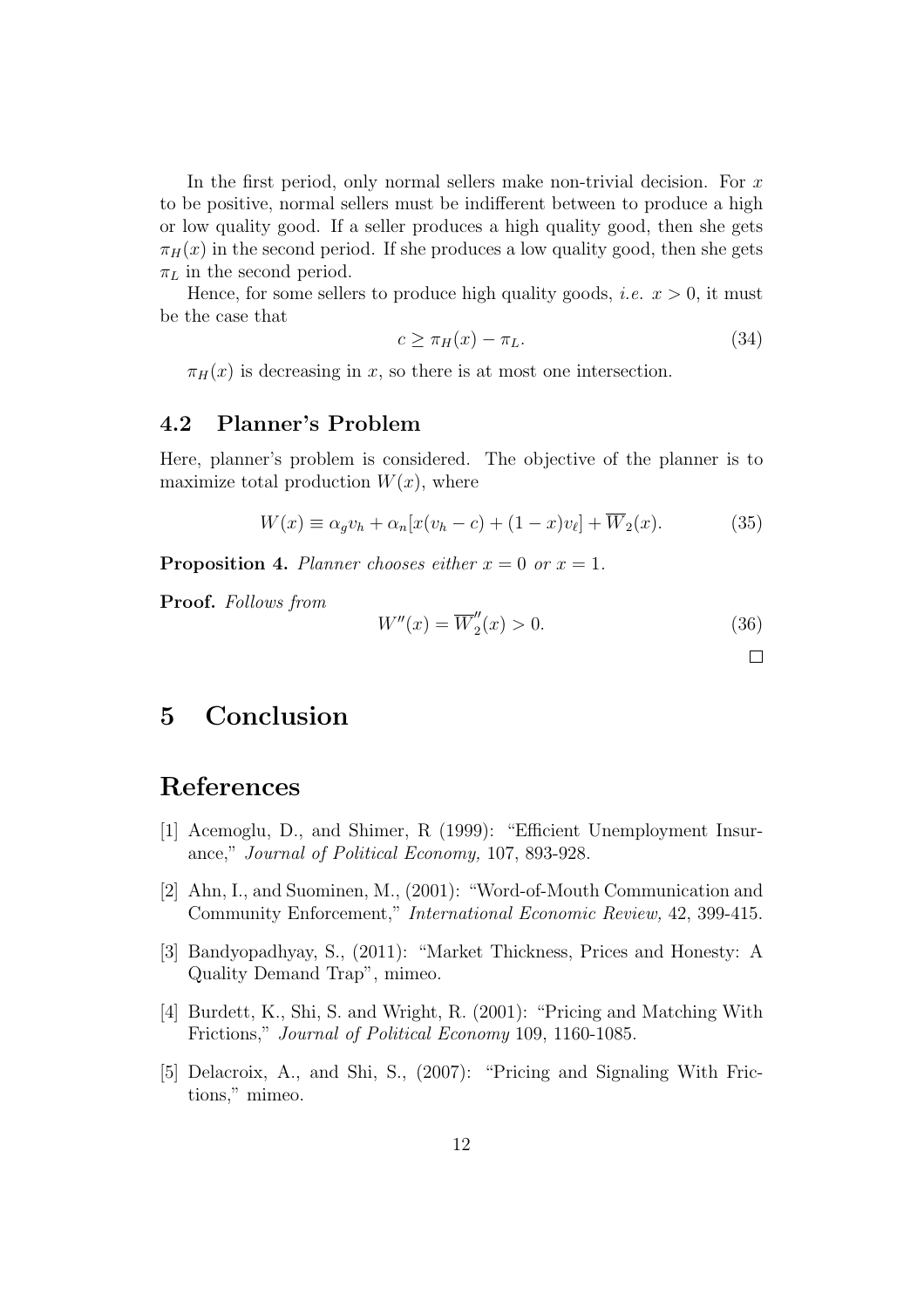- [6] Dixit, A., (2003): " On Models of Economic Governance," *Econometrica*, 71, 449-481.
- [7] Ely, J., Fudenberg, D., and Levine., D (2008): "When is reputation bad?," *Games and Economic Behavior,* 63, 498-526.
- [8] Ely, J and Välimäki, J (2003): "Bad reputation" *Quarterly Journal of Economics* 118, 785 814.
- [9] Galenianos, M., and Kircher, P. (2012): "On the Game-theoretic Foundations of Competitive Search Equilibrium", *International Economic Review*, forthcoming.
- [10] Hörner, J, (2002):" Reputation and Competition," *American Economic Review*, 92, 644 663.
- [11] Imai, S., and Krishna, K., (2004): "Employment, Deterrence and Crime in a Dynamic Model," *International Economic Review*, 45, 845-872.
- [12] Kennes, J., and Schiff, A., (2007): " Simple Reputation Systems," *The Scandinavian Journal of Economics,* 107, 71-91.
- [13] Kim, K. and P. Kircher (2011), Efficient communication in directed search: insights into the nonessentiality of commitment in (labor) market games, 'mimeo.
- [14] Mailath, G. J., and Samuelson, L (2006): *Repeated Games and Reputations: Long-Run Relationships.*
- [15] Menzio, G. (2007): "A Theory of Partially Directed Search," *Journal of Political Economy*, 105, 694-723.
- [16] Moen, E. R. (1997): "Competitive Search Equilibrium," *Journal of Political Economy*, 105(2), 385-411.
- [17] Resnick, P and Zeckhauser, R. (2002): "Trust among Strangers in Internet Transactions: Empirical Analysis of eBay's Reputation System." in Michael R. Baye (ed.) *The Economics of the Internet and E-Commerce,* Elsvier Science, Amsterdam.
- [18] Rob, R and Sekiguchi, T (2006): "Reputation and Turnover," *The Rand Journal of Economics*, 37, 341-361.
- [19] Rogerson, R, Shimer, R and Wright,R. (2005): "Search-Theoretic Model of the Labor Market: A Survey," *Journal of Economic Literature*, 43 (4) 959-988.